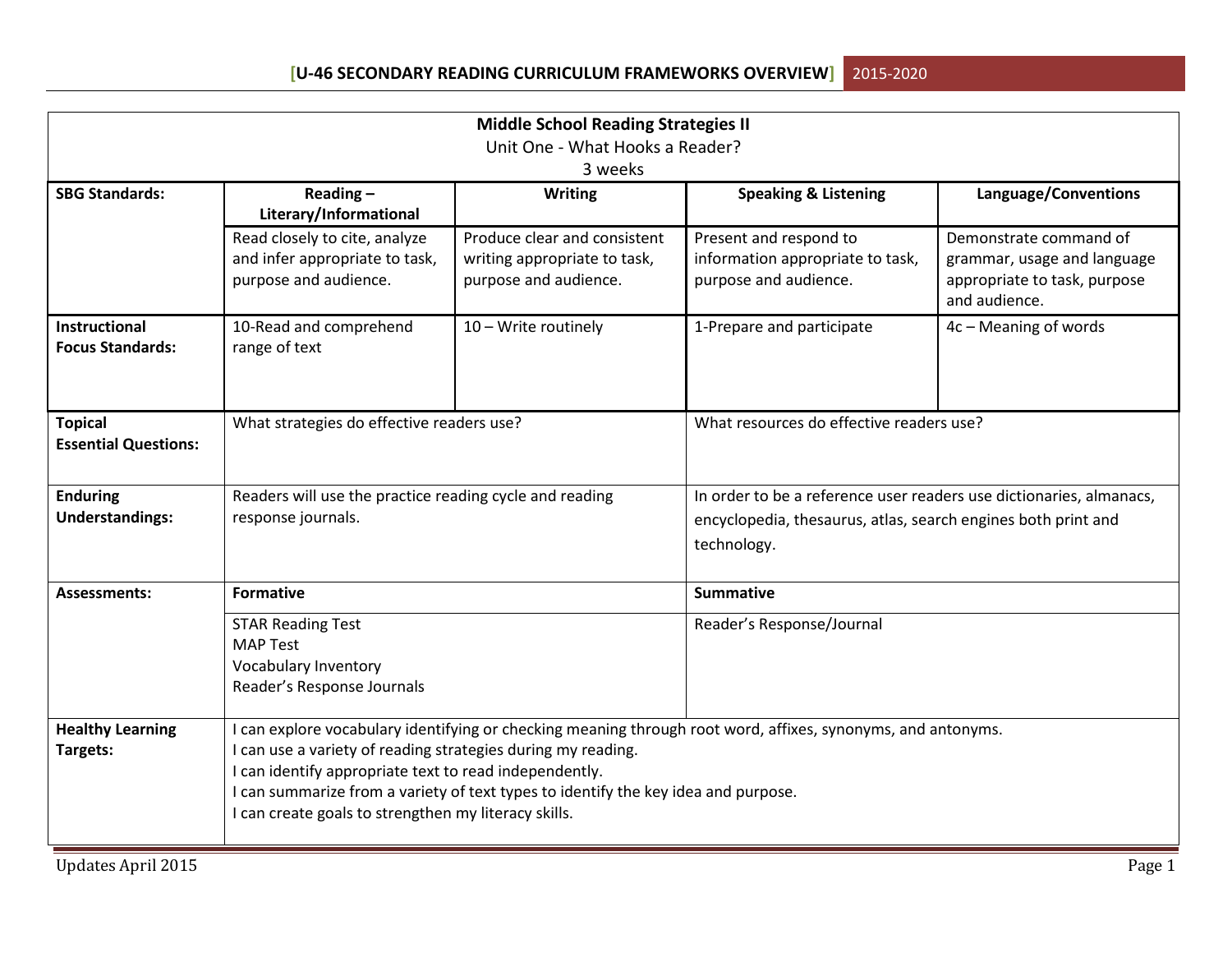**[U-46 SECONDARY READING CURRICULUM FRAMEWORKS OVERVIEW]**2015-2020

| <b>Essential Vocabulary:</b> | <b>Tier Two</b>         | <b>Tier Three</b>         |
|------------------------------|-------------------------|---------------------------|
|                              | Select                  | Predict                   |
|                              | Develop                 | Connect                   |
|                              | Gather                  | Question                  |
|                              | Critique                | Visualize                 |
|                              | Compose                 | Infer                     |
|                              | Identify                | Determine Importance      |
|                              | Recognize               | Summarize                 |
|                              | <b>Textual Evidence</b> | Synthesize                |
|                              | Coherent                | <b>Informational Text</b> |
|                              |                         | Argumentative Text        |
|                              |                         | Narrative Text            |
|                              |                         | Fiction                   |
|                              |                         | Non-Fiction               |
| Recommended                  | <b>Text Types</b>       | <b>Recommend Titles</b>   |
| <b>Resources:</b>            |                         |                           |
|                              |                         |                           |
|                              |                         |                           |
|                              |                         |                           |
|                              |                         |                           |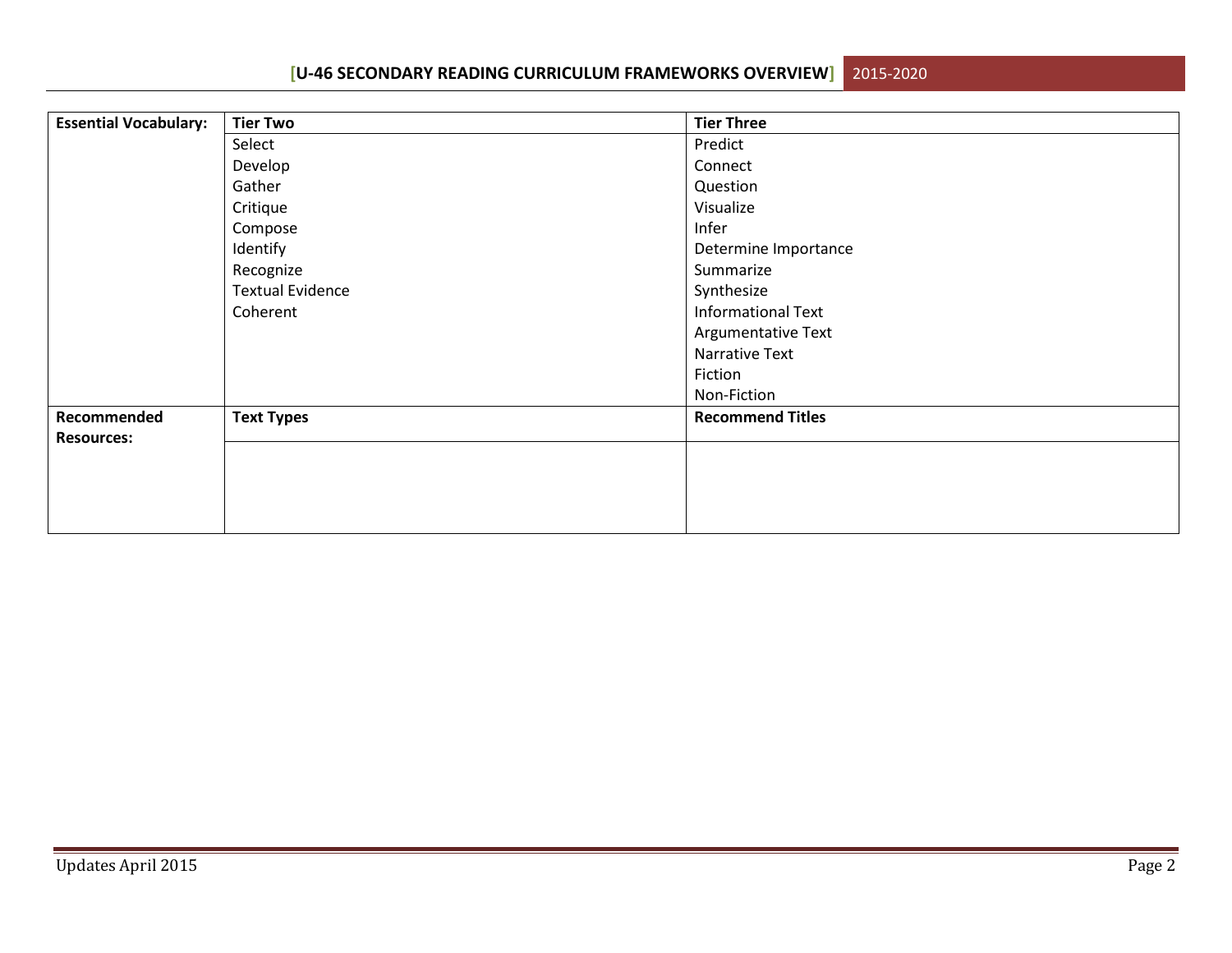| <b>Middle School Reading Strategies II</b>                                                 |                                                                       |                          |                                      |                                                                                     |                                            |                                    |  |
|--------------------------------------------------------------------------------------------|-----------------------------------------------------------------------|--------------------------|--------------------------------------|-------------------------------------------------------------------------------------|--------------------------------------------|------------------------------------|--|
| Unit Two - How do effective readers apply reading strategies to understand text structure? |                                                                       |                          |                                      |                                                                                     |                                            |                                    |  |
|                                                                                            |                                                                       |                          | Reading Application - 6 weeks        |                                                                                     |                                            |                                    |  |
| <b>SBG Standards:</b>                                                                      | Reading $-$                                                           |                          | <b>Writing</b>                       | <b>Speaking &amp; Listening</b>                                                     |                                            | Language/Conventions               |  |
|                                                                                            | Literary/Informational                                                |                          |                                      |                                                                                     |                                            |                                    |  |
|                                                                                            | Read closely to cite, analyze                                         |                          | Produce clear and consistent         | Present and respond to                                                              |                                            | Demonstrate command of             |  |
|                                                                                            | and infer appropriate to task,                                        |                          | writing appropriate to task,         | information appropriate to task,                                                    |                                            | grammar, usage and language        |  |
|                                                                                            | purpose and audience.                                                 | purpose and audience.    |                                      | purpose and audience.                                                               |                                            | appropriate to task, purpose and   |  |
|                                                                                            |                                                                       |                          |                                      |                                                                                     |                                            | audience.                          |  |
| <b>Instructional Focus</b>                                                                 | 1 - Cite textual evidence                                             | 10 - Reflections         |                                      | $1.b$ – Individual role                                                             |                                            | 4.a - Context clues                |  |
| <b>Standards:</b>                                                                          | 2 - Determine two or more                                             |                          |                                      | 1.c - Questioning                                                                   |                                            |                                    |  |
|                                                                                            | central ideas                                                         |                          |                                      | 7 - Analyze main ideas and                                                          |                                            |                                    |  |
|                                                                                            | 5 - Analyze structure                                                 |                          |                                      | details                                                                             |                                            |                                    |  |
| <b>Topical</b>                                                                             | How do readers communicate                                            |                          |                                      | How do readers identify and use text                                                |                                            | How do readers infer meaning?      |  |
| <b>Essential Questions:</b>                                                                | understanding of text with support and                                | structures and features? |                                      |                                                                                     |                                            |                                    |  |
|                                                                                            | evidence?                                                             |                          |                                      |                                                                                     |                                            |                                    |  |
| <b>Enduring</b>                                                                            | Readers identify main idea and support                                |                          |                                      | Readers identify the structure and features<br>Readers use background knowledge and |                                            |                                    |  |
| <b>Understandings:</b>                                                                     | using marking the text and annotating                                 |                          | of a text to understand the author's |                                                                                     | text to draw conclusions and ask questions |                                    |  |
|                                                                                            | strategies, reading responses and graphic                             |                          |                                      | purpose using signal words.                                                         |                                            | to determine meaning through close |  |
|                                                                                            | organizers.                                                           |                          |                                      |                                                                                     | reading.                                   |                                    |  |
| <b>Assessments:</b>                                                                        | <b>Formative</b>                                                      |                          |                                      | <b>Summative</b>                                                                    |                                            |                                    |  |
|                                                                                            | <b>Graphic Organizers</b>                                             |                          |                                      | <b>Goal Setting</b>                                                                 |                                            |                                    |  |
|                                                                                            | Double Entry Journals                                                 |                          |                                      | <b>Working Portfolio</b>                                                            |                                            |                                    |  |
|                                                                                            | <b>Text Surveys</b>                                                   |                          |                                      | Conference                                                                          |                                            |                                    |  |
|                                                                                            | <b>Reading Response Journals</b>                                      |                          |                                      | <b>Text Structure/Feature Assessment</b>                                            |                                            |                                    |  |
|                                                                                            | <b>Cornell Notes</b>                                                  |                          |                                      | <b>Inference Assessment</b>                                                         |                                            |                                    |  |
|                                                                                            | Observation/Conferencing                                              |                          |                                      |                                                                                     |                                            |                                    |  |
|                                                                                            | <b>STAR Reading Test</b>                                              |                          |                                      |                                                                                     |                                            |                                    |  |
| <b>Healthy Learning</b>                                                                    | I can reread text to modify and deepen my comprehension.              |                          |                                      |                                                                                     |                                            |                                    |  |
| Targets:                                                                                   | I can question a text to clarify my understanding and gain knowledge. |                          |                                      |                                                                                     |                                            |                                    |  |
|                                                                                            | I can interpret vocabulary by using context clues and word parts.     |                          |                                      |                                                                                     |                                            |                                    |  |
|                                                                                            | I can recognize various text features and explain their purpose.      |                          |                                      |                                                                                     |                                            |                                    |  |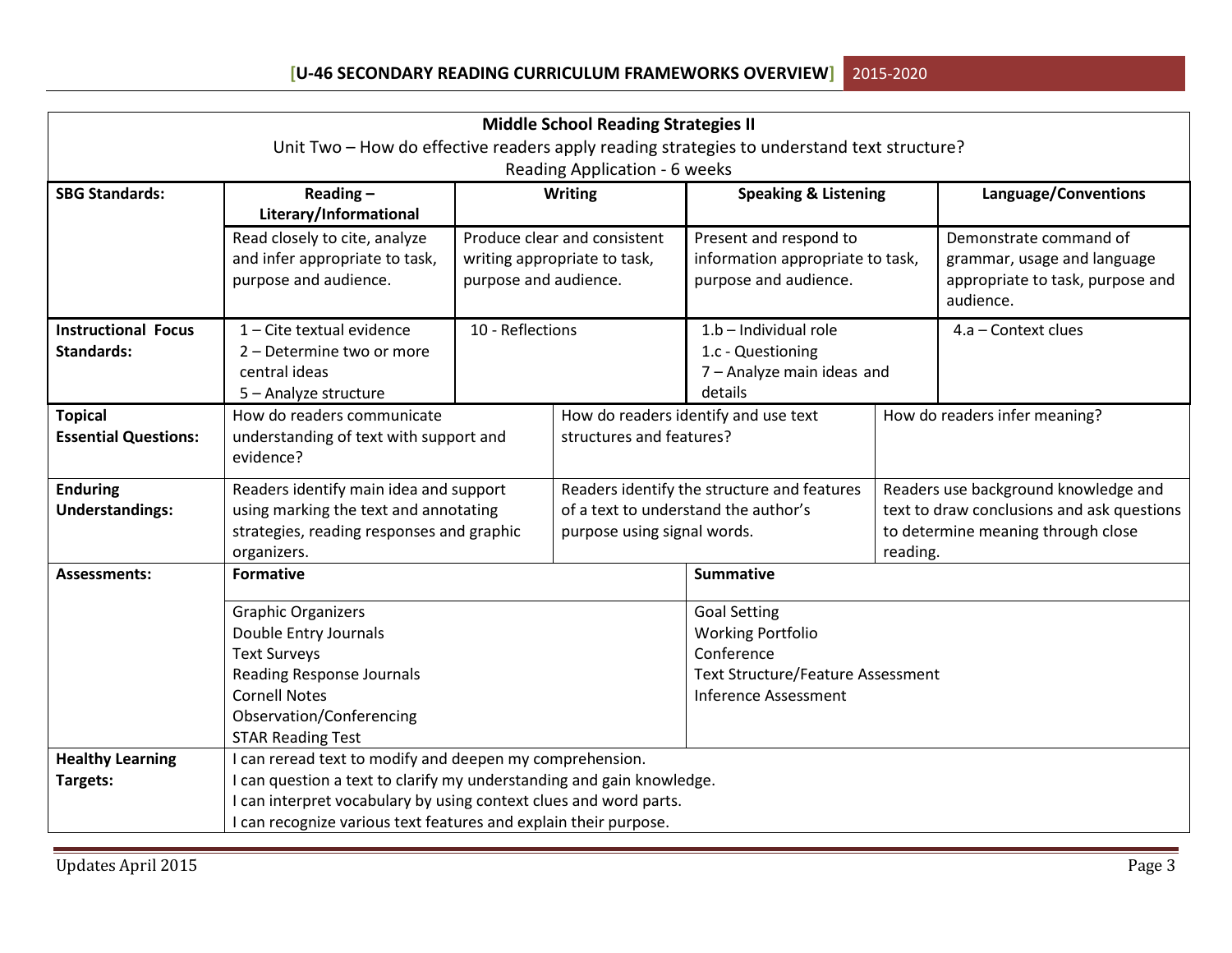## **[U-46 SECONDARY READING CURRICULUM FRAMEWORKS OVERVIEW]**2015-2020

|                              |                                                                                        | I can demonstrate my literal understanding of a text through written tasks. |                         |                      |  |  |  |  |
|------------------------------|----------------------------------------------------------------------------------------|-----------------------------------------------------------------------------|-------------------------|----------------------|--|--|--|--|
|                              | I can use book reviews to select and recommend texts for my own reading and to others. |                                                                             |                         |                      |  |  |  |  |
| <b>Essential Vocabulary:</b> | <b>Tier Two</b>                                                                        |                                                                             | <b>Tier Three</b>       |                      |  |  |  |  |
|                              | Affect                                                                                 | Generate                                                                    | <b>Target Audience</b>  | Quote                |  |  |  |  |
|                              | Capture                                                                                | Illustrate                                                                  | Message                 | Chronological        |  |  |  |  |
|                              | Clearly                                                                                | Indicate                                                                    | Author's purpose        | Problem / Solution   |  |  |  |  |
|                              | Consist of                                                                             | Interpret                                                                   | Validity                | Descriptive          |  |  |  |  |
|                              | Design                                                                                 | Literally                                                                   | Text                    | Cause / effect       |  |  |  |  |
|                              | Determine                                                                              | Preclude                                                                    | Cite                    | Objective summary    |  |  |  |  |
|                              | Establish                                                                              | Prospective                                                                 | Informational           | Quote                |  |  |  |  |
|                              | Exercise                                                                               | Recollection                                                                | Almanac                 | Page format          |  |  |  |  |
|                              | Factor                                                                                 | Strategically                                                               | Periodical              | Viewpoint            |  |  |  |  |
|                              | Feature                                                                                | Subjective/objective                                                        | <b>Feature Article</b>  | Influence            |  |  |  |  |
|                              | Generally                                                                              |                                                                             | Conclusions             | Signal words         |  |  |  |  |
|                              |                                                                                        |                                                                             | Annotate                | Context clues        |  |  |  |  |
|                              |                                                                                        |                                                                             | Infer                   | Determine Importance |  |  |  |  |
| Recommended                  | <b>Text Types</b>                                                                      |                                                                             | <b>Recommend Titles</b> |                      |  |  |  |  |
| <b>Resources:</b>            |                                                                                        |                                                                             |                         |                      |  |  |  |  |
|                              |                                                                                        |                                                                             |                         |                      |  |  |  |  |
|                              |                                                                                        |                                                                             |                         |                      |  |  |  |  |
|                              |                                                                                        |                                                                             |                         |                      |  |  |  |  |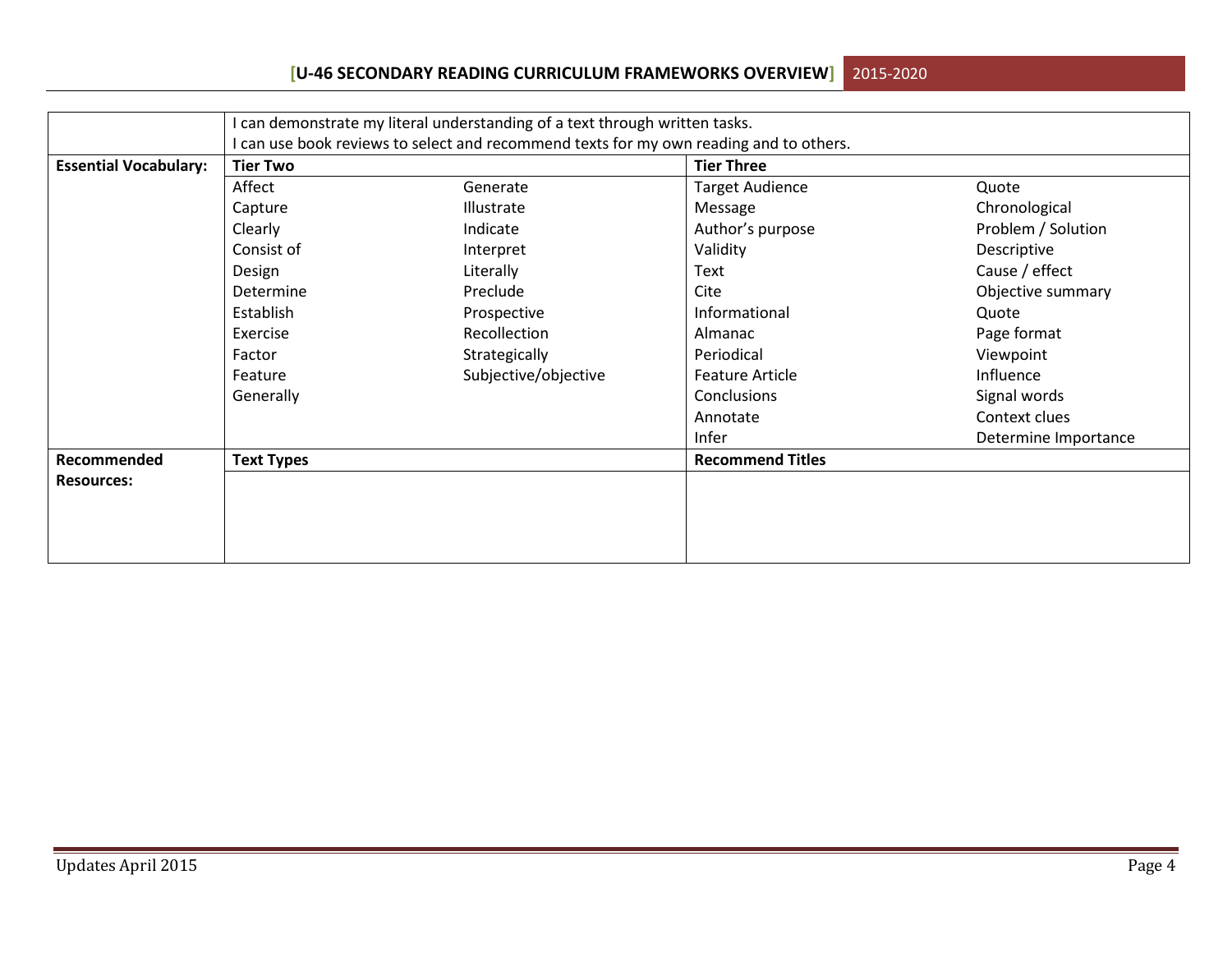| <b>Middle School Reading Strategies II</b>                                                   |                                                                                         |                        |                              |                                                                                     |  |                                                                                  |
|----------------------------------------------------------------------------------------------|-----------------------------------------------------------------------------------------|------------------------|------------------------------|-------------------------------------------------------------------------------------|--|----------------------------------------------------------------------------------|
| Unit Three - How do effective readers apply reading strategies to understand various genres? |                                                                                         |                        |                              |                                                                                     |  |                                                                                  |
|                                                                                              |                                                                                         |                        | - 9 weeks                    |                                                                                     |  |                                                                                  |
| <b>SBG Standards:</b>                                                                        | Reading $-$                                                                             |                        | <b>Writing</b>               | <b>Speaking &amp; Listening</b>                                                     |  | Language/Conventions                                                             |
|                                                                                              | Literary/Informational                                                                  |                        |                              |                                                                                     |  |                                                                                  |
|                                                                                              | Read closely to cite, analyze                                                           |                        | Produce clear and consistent | Present and respond to                                                              |  | Demonstrate command of                                                           |
|                                                                                              | and infer appropriate to task,                                                          |                        | writing appropriate to task, | information appropriate to task,                                                    |  | grammar, usage and language                                                      |
|                                                                                              | purpose and audience.                                                                   | purpose and audience.  |                              | purpose and audience.                                                               |  | appropriate to task, purpose                                                     |
|                                                                                              |                                                                                         |                        |                              |                                                                                     |  | and audience.                                                                    |
| <b>Instructional Focus</b>                                                                   | 1 - Cite textual evidence                                                               | 10 - Write routinely - |                              | 1.b - Individual role                                                               |  | 4.c c - Reference materials                                                      |
| <b>Standards:</b>                                                                            | 2 - Determine themes/ideas                                                              | summary                |                              | 1.d - Acknowledge others                                                            |  | $4.d$ – Inferred meaning                                                         |
|                                                                                              | 3- Analyze interactions                                                                 |                        |                              |                                                                                     |  | 5.a - Figurative language                                                        |
|                                                                                              | characters and events                                                                   |                        |                              |                                                                                     |  |                                                                                  |
|                                                                                              | 5 - Analyze structure                                                                   |                        |                              |                                                                                     |  |                                                                                  |
| <b>Topical</b>                                                                               | How does my knowledge of word parts                                                     |                        |                              | How do readers gain meaning from the                                                |  | How do readers demonstrate                                                       |
| <b>Essential Questions:</b>                                                                  | help me intentionally identify the meaning                                              |                        |                              | elements authors use to identify main                                               |  | understanding of multiple genres?                                                |
|                                                                                              | of unknown words?                                                                       |                        | ideas/themes?                |                                                                                     |  |                                                                                  |
| <b>Enduring</b>                                                                              | Words are made of prefixes, suffixes and                                                |                        |                              | Readers use close reading to identify and<br>analyze what elements an author(s) has |  | Readers will use paired texts to identify<br>the structure and themes of various |
| <b>Understandings:</b>                                                                       | roots.                                                                                  |                        |                              | used and the impact on the purpose to                                               |  | genres to determine themes and analyze                                           |
|                                                                                              |                                                                                         |                        | develop a summary.           |                                                                                     |  | their significance to each other.                                                |
| <b>Assessments:</b>                                                                          | <b>Formative</b>                                                                        |                        |                              | <b>Summative</b>                                                                    |  |                                                                                  |
|                                                                                              | Sentence Sort into a Summary (R2)                                                       |                        |                              |                                                                                     |  |                                                                                  |
|                                                                                              | Describe how Conditions Impact Choices and Outcomes (R3)                                |                        |                              | Multiple Choice: Genres, Theme, Text Structures, Elements (R2, 3,<br>5)             |  |                                                                                  |
|                                                                                              | <b>Reading Response</b>                                                                 |                        |                              | Word Parts and Context Clues (R4)                                                   |  |                                                                                  |
|                                                                                              | Annotating the Text                                                                     |                        |                              | Goal Setting Working Portfolio Conference                                           |  |                                                                                  |
|                                                                                              | <b>Summaries</b>                                                                        |                        |                              | Multi-Genre Project                                                                 |  |                                                                                  |
|                                                                                              | <b>STAR Reading Test</b>                                                                |                        |                              |                                                                                     |  |                                                                                  |
| <b>Healthy Learning</b>                                                                      | I can draw conclusions from a variety of texts and support these with text evidence.    |                        |                              |                                                                                     |  |                                                                                  |
| Targets:                                                                                     | I can select a variety of texts to gain background knowledge about a claim.             |                        |                              |                                                                                     |  |                                                                                  |
|                                                                                              | I can evaluate information from visual and electronic materials.                        |                        |                              |                                                                                     |  |                                                                                  |
|                                                                                              | I can increase my vocabulary by manipulating word parts.                                |                        |                              |                                                                                     |  |                                                                                  |
|                                                                                              | I can make valid connections between prior knowledge and the text to construct meaning. |                        |                              |                                                                                     |  |                                                                                  |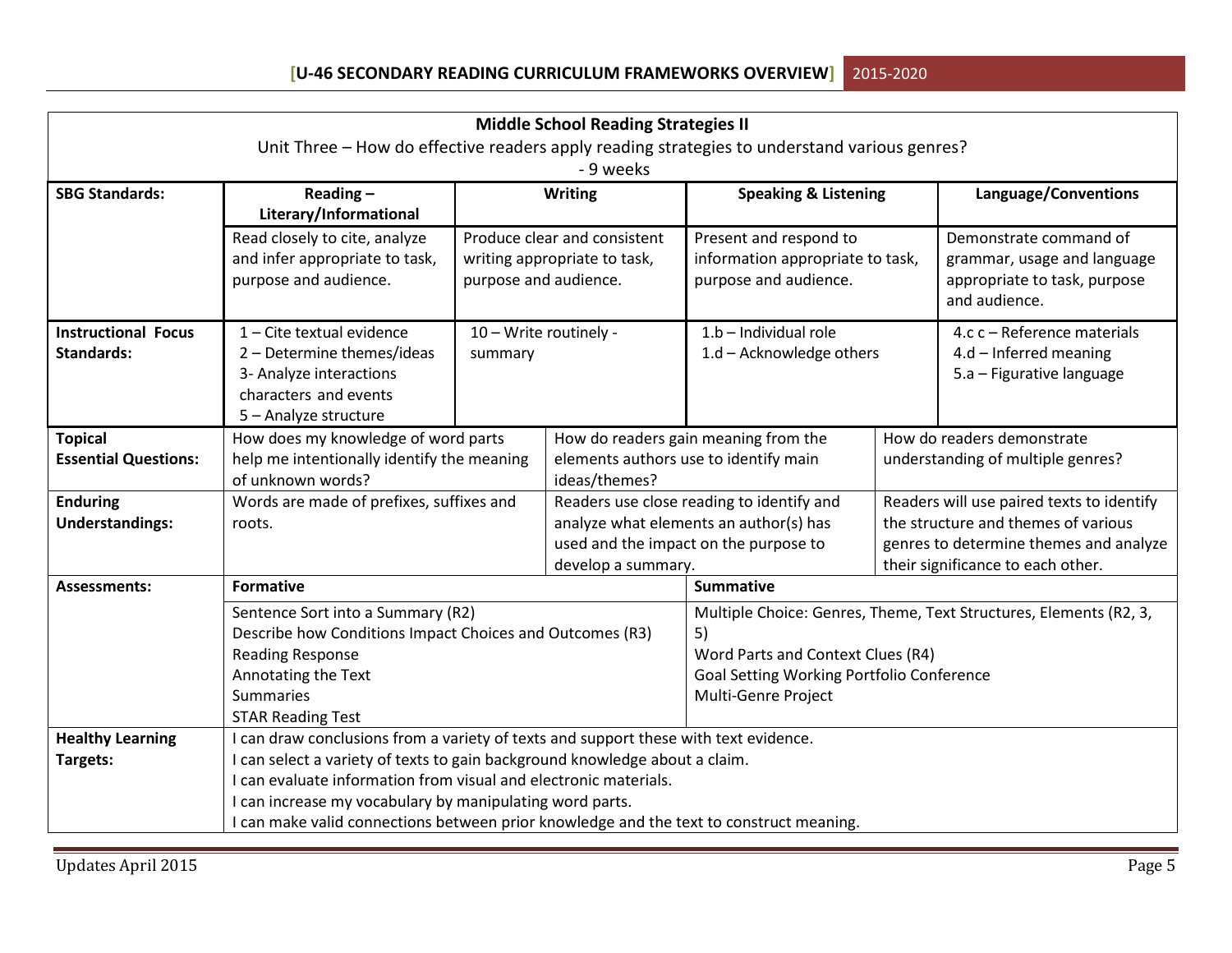## **[U-46 SECONDARY READING CURRICULUM FRAMEWORKS OVERVIEW]**2015-2020

|                              | I can analyze the ideas and details of a variety of genres.<br>I can analyze both fiction and non-fiction elements. |                |                         |  |  |
|------------------------------|---------------------------------------------------------------------------------------------------------------------|----------------|-------------------------|--|--|
| <b>Essential Vocabulary:</b> | <b>Tier Two</b>                                                                                                     |                | <b>Tier Three</b>       |  |  |
|                              | Aspects                                                                                                             | Isolate        | Prefix                  |  |  |
|                              | Conceivable (inconceivable)                                                                                         | Portray        | Suffix                  |  |  |
|                              | Consideration                                                                                                       | Potential      | Root / Base             |  |  |
|                              | Differentiate                                                                                                       | Relate         | Analysis                |  |  |
|                              | Impact                                                                                                              | Secure         | Summary                 |  |  |
|                              | Imply                                                                                                               | Sufficient(ly) | Genres                  |  |  |
|                              | Incorporate                                                                                                         | Supported by   | Theme                   |  |  |
|                              | Intense                                                                                                             |                |                         |  |  |
| Recommended                  | <b>Text Types</b>                                                                                                   |                | <b>Recommend Titles</b> |  |  |
| <b>Resources:</b>            |                                                                                                                     |                |                         |  |  |
|                              |                                                                                                                     |                |                         |  |  |
|                              |                                                                                                                     |                |                         |  |  |
|                              |                                                                                                                     |                |                         |  |  |
|                              |                                                                                                                     |                |                         |  |  |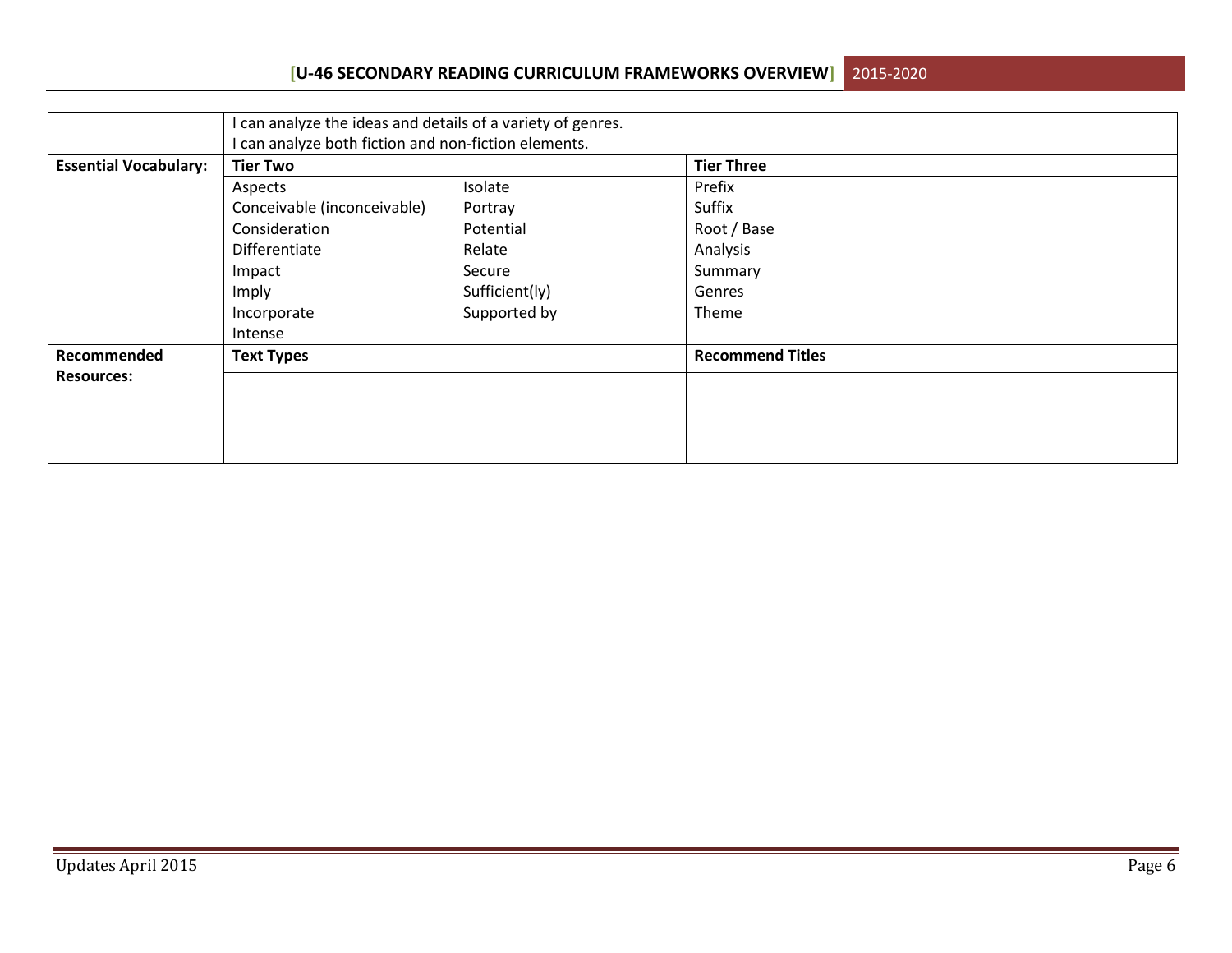| <b>Middle School Reading Strategies II</b>                                                      |                                                                                               |                   |                              |                                                                                          |  |                                                            |  |
|-------------------------------------------------------------------------------------------------|-----------------------------------------------------------------------------------------------|-------------------|------------------------------|------------------------------------------------------------------------------------------|--|------------------------------------------------------------|--|
| Unit Four – How do effective readers apply reading strategies to research and provide evidence? |                                                                                               |                   |                              |                                                                                          |  |                                                            |  |
|                                                                                                 |                                                                                               |                   | - 9 weeks                    |                                                                                          |  |                                                            |  |
| <b>SBG Standards:</b>                                                                           | Reading $-$                                                                                   |                   | <b>Writing</b>               | <b>Speaking &amp; Listening</b>                                                          |  | Language/Conventions                                       |  |
|                                                                                                 | Literary/Informational                                                                        |                   |                              |                                                                                          |  |                                                            |  |
|                                                                                                 | Read closely to cite, analyze                                                                 |                   | Produce clear and consistent | Present and respond to                                                                   |  | Demonstrate command of                                     |  |
|                                                                                                 | and infer appropriate to task,                                                                |                   | writing appropriate to task, | information appropriate to task,                                                         |  | grammar, usage and language                                |  |
|                                                                                                 | purpose and audience.                                                                         |                   | purpose and audience.        | purpose and audience.                                                                    |  | appropriate to task, purpose                               |  |
|                                                                                                 |                                                                                               |                   |                              |                                                                                          |  | and audience.                                              |  |
| <b>Instructional Focus</b>                                                                      | $6 -$ Point of view                                                                           | 9 - Draw evidence |                              | 3 - Delineate speaker's purpose                                                          |  | 5.b - Word relationships                                   |  |
| <b>Standards:</b>                                                                               | 7 - Compare and contrast                                                                      |                   |                              | 4 - Present findings                                                                     |  |                                                            |  |
|                                                                                                 | multiple mediums                                                                              |                   |                              |                                                                                          |  |                                                            |  |
|                                                                                                 | 8 - Evaluate reasoning                                                                        |                   |                              |                                                                                          |  |                                                            |  |
| <b>Topical</b>                                                                                  | What does a good discussion or dialogue                                                       |                   |                              | What is good evidence?                                                                   |  | How can you use evidence to support a                      |  |
| <b>Essential Questions:</b>                                                                     |                                                                                               | look like?        |                              | claim?                                                                                   |  |                                                            |  |
| <b>Enduring</b>                                                                                 | Good discussions require structure and                                                        |                   |                              | Good evidence is valid, credible, reliable<br>Evidence is gathered through close reading |  |                                                            |  |
| <b>Understandings:</b>                                                                          | roles.                                                                                        |                   |                              | and logical to support the ideas and<br>from multiple sources to support the claim.      |  |                                                            |  |
|                                                                                                 |                                                                                               |                   | claims.                      |                                                                                          |  |                                                            |  |
| <b>Assessments:</b>                                                                             | <b>Formative</b>                                                                              |                   |                              | <b>Summative</b>                                                                         |  |                                                            |  |
|                                                                                                 | Close Reading (1/6)                                                                           |                   |                              | Argumentative Response                                                                   |  |                                                            |  |
|                                                                                                 | Annotate the Text (1/6)                                                                       |                   |                              | Multiple Choice / Open Response                                                          |  |                                                            |  |
|                                                                                                 | Locating Explicit/Implicit Evidence (1/6)                                                     |                   |                              |                                                                                          |  | (explicit/implicit, compare/contrast, claim/evidence, PoV, |  |
|                                                                                                 | C/C Venn Diagrams (text to multi-media)(2 authors, same                                       |                   |                              | reasoning/evaluating)                                                                    |  |                                                            |  |
|                                                                                                 | topic) (7)                                                                                    |                   |                              | <b>Observation of Discussion Rubric</b>                                                  |  |                                                            |  |
|                                                                                                 | <b>Discussion Bubbles (SL)</b>                                                                |                   |                              |                                                                                          |  |                                                            |  |
|                                                                                                 | <b>Socratic Seminars</b>                                                                      |                   |                              |                                                                                          |  |                                                            |  |
|                                                                                                 | <b>STAR Reading Test</b>                                                                      |                   |                              |                                                                                          |  |                                                            |  |
| <b>Healthy Learning</b>                                                                         | I can actively participate in discussion through different roles.                             |                   |                              |                                                                                          |  |                                                            |  |
| Targets:                                                                                        | I can recognize and purpose favorite authors and genres.                                      |                   |                              |                                                                                          |  |                                                            |  |
|                                                                                                 | I can analyze the validity of a text.<br>I can provide an interpretation of author's purpose. |                   |                              |                                                                                          |  |                                                            |  |
|                                                                                                 |                                                                                               |                   |                              |                                                                                          |  |                                                            |  |
|                                                                                                 | I can analyze issues from my reading and how it relates to current or past issues.            |                   |                              |                                                                                          |  |                                                            |  |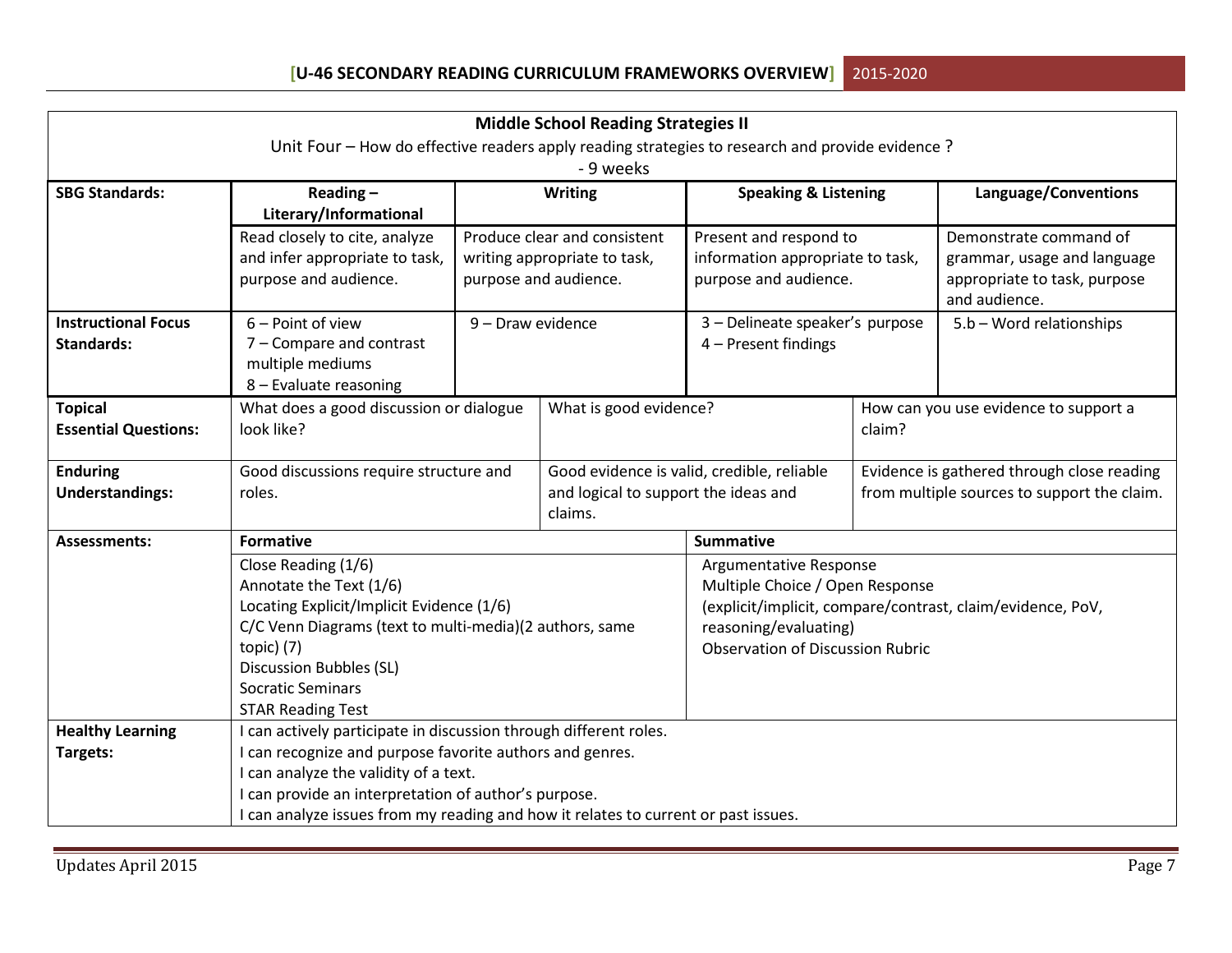|                              | I can demonstrate my implicit understanding of a text through written tasks.<br>I can gather and identify text evidence on a key idea. |                         |  |  |  |
|------------------------------|----------------------------------------------------------------------------------------------------------------------------------------|-------------------------|--|--|--|
| <b>Essential Vocabulary:</b> | <b>Tier Two:</b>                                                                                                                       | <b>Tier Three:</b>      |  |  |  |
|                              | Authority                                                                                                                              | Credibility             |  |  |  |
|                              | Conditional (unconditional)                                                                                                            | Collaboration           |  |  |  |
|                              | Contradictory                                                                                                                          | Source                  |  |  |  |
|                              | Correlate                                                                                                                              | Claim                   |  |  |  |
|                              | Credibility                                                                                                                            | Logic                   |  |  |  |
|                              | Criteria                                                                                                                               | Reliable                |  |  |  |
|                              | Integrate                                                                                                                              | Evidence                |  |  |  |
|                              | Notorious                                                                                                                              | Dialogue                |  |  |  |
|                              | Unify                                                                                                                                  | Discussion              |  |  |  |
|                              |                                                                                                                                        | Generate                |  |  |  |
| Recommended                  | <b>Text Types</b>                                                                                                                      | <b>Recommend Titles</b> |  |  |  |
| <b>Resources:</b>            |                                                                                                                                        |                         |  |  |  |
|                              |                                                                                                                                        |                         |  |  |  |
|                              |                                                                                                                                        |                         |  |  |  |
|                              |                                                                                                                                        |                         |  |  |  |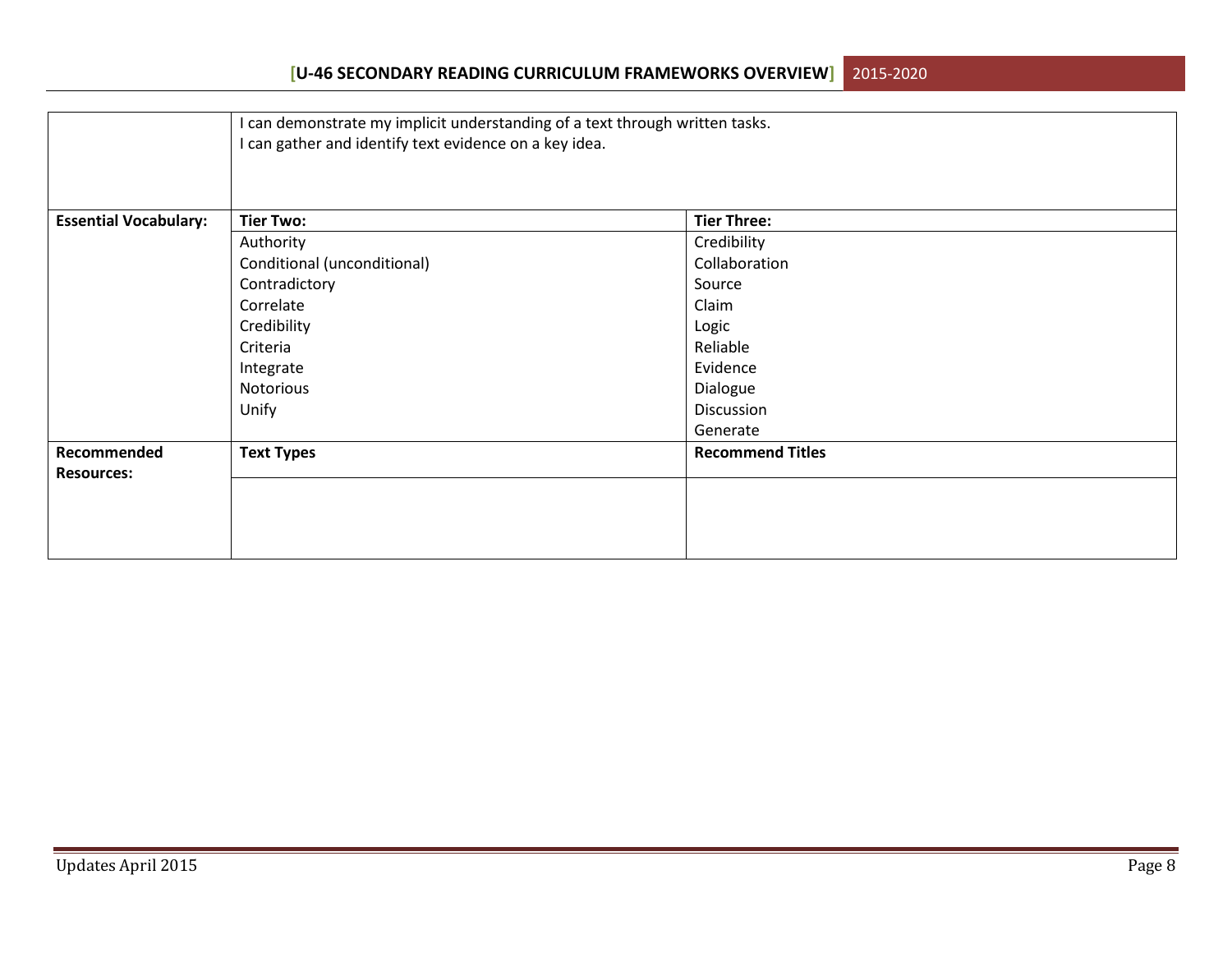| <b>Middle School Reading Strategies II</b>                         |                                                                                                   |                                  |                                       |                                                                                      |                  |                                               |
|--------------------------------------------------------------------|---------------------------------------------------------------------------------------------------|----------------------------------|---------------------------------------|--------------------------------------------------------------------------------------|------------------|-----------------------------------------------|
| Unit Five – How do effective readers analyze using multiple texts? |                                                                                                   |                                  |                                       |                                                                                      |                  |                                               |
| - 9 weeks                                                          |                                                                                                   |                                  |                                       |                                                                                      |                  |                                               |
| <b>SBG Standards:</b>                                              | Reading $-$                                                                                       |                                  | <b>Writing</b>                        | <b>Speaking &amp; Listening</b>                                                      |                  | Language/Conventions                          |
|                                                                    | Literary/Informational                                                                            |                                  |                                       |                                                                                      |                  |                                               |
|                                                                    | Read closely to cite, analyze                                                                     |                                  | Produce clear and consistent          | Present and respond to                                                               |                  | Demonstrate command of                        |
|                                                                    | and infer appropriate to task,                                                                    |                                  | writing appropriate to task,          | information appropriate to task,                                                     |                  | grammar, usage and language                   |
|                                                                    | purpose and audience.                                                                             |                                  | purpose and audience.                 | purpose and audience.                                                                |                  | appropriate to task, purpose<br>and audience. |
| <b>Instructional Focus</b>                                         | 1 - Cite textual evidence                                                                         |                                  |                                       | $1.c - Questioning$                                                                  |                  | 6 - Gather vocabulary                         |
| <b>Standards:</b>                                                  | $2 - Draw inference$                                                                              |                                  |                                       | 2 - Analyze media                                                                    |                  |                                               |
|                                                                    | 6- Point of view                                                                                  |                                  |                                       | 6 - Adapt speech                                                                     |                  |                                               |
|                                                                    | 9 - Analyze two or more                                                                           |                                  |                                       |                                                                                      |                  |                                               |
|                                                                    | authors                                                                                           |                                  |                                       |                                                                                      |                  |                                               |
| <b>Topical</b>                                                     | How can diverse texts help me as a                                                                |                                  |                                       | How can a reader compare and contrast a                                              |                  | How can a reader analyze a situation from     |
| <b>Essential Questions:</b>                                        | reader analyze multi-perspectives from                                                            |                                  | topic presented in diverse formats?   |                                                                                      | multiple texts?  |                                               |
|                                                                    | vast and conflicting viewpoints?                                                                  |                                  |                                       |                                                                                      |                  |                                               |
| <b>Enduring</b>                                                    | Readers need to understand the impact                                                             |                                  | Readers can use graphic organizers to |                                                                                      |                  | Readers can use close reading to gain more    |
| <b>Understandings:</b>                                             | of point of view and lenses to gather                                                             |                                  |                                       | identify commonalities and differences in<br>diverse formats to draw conclusions and |                  | information by using multiple texts on the    |
|                                                                    | background information and content<br>from text to come to their own                              |                                  |                                       |                                                                                      | same idea/theme. |                                               |
|                                                                    | conclusion.                                                                                       | understand the author's purpose. |                                       |                                                                                      |                  |                                               |
| <b>Assessments:</b>                                                | <b>Formative</b>                                                                                  |                                  |                                       | <b>Summative</b>                                                                     |                  |                                               |
|                                                                    | <b>STAR Reading Test</b>                                                                          |                                  |                                       | Post-test                                                                            |                  |                                               |
|                                                                    | MAP testing                                                                                       |                                  |                                       | Vocabulary Text Analysis                                                             |                  |                                               |
|                                                                    | <b>Text Analysis</b>                                                                              |                                  |                                       |                                                                                      |                  |                                               |
|                                                                    | <b>Blogs/Discussion</b>                                                                           |                                  |                                       |                                                                                      |                  |                                               |
| <b>Healthy Learning</b>                                            | can read fluently, adjusting intonation and pace to fit the purpose.                              |                                  |                                       |                                                                                      |                  |                                               |
| Targets:                                                           | can select and read appropriate text to perform a task for real life.                             |                                  |                                       |                                                                                      |                  |                                               |
|                                                                    | can recognize the importance of reading and create an action plan to sustain my skills.           |                                  |                                       |                                                                                      |                  |                                               |
|                                                                    | can explain the unique contribution reading adds to the process of thinking and self-development. |                                  |                                       |                                                                                      |                  |                                               |
|                                                                    | I can fluently and use self-assessment to monitor my progress and set goals.                      |                                  |                                       |                                                                                      |                  |                                               |
|                                                                    | I understand how my viewpoint impacts my comprehension of a text.                                 |                                  |                                       |                                                                                      |                  |                                               |